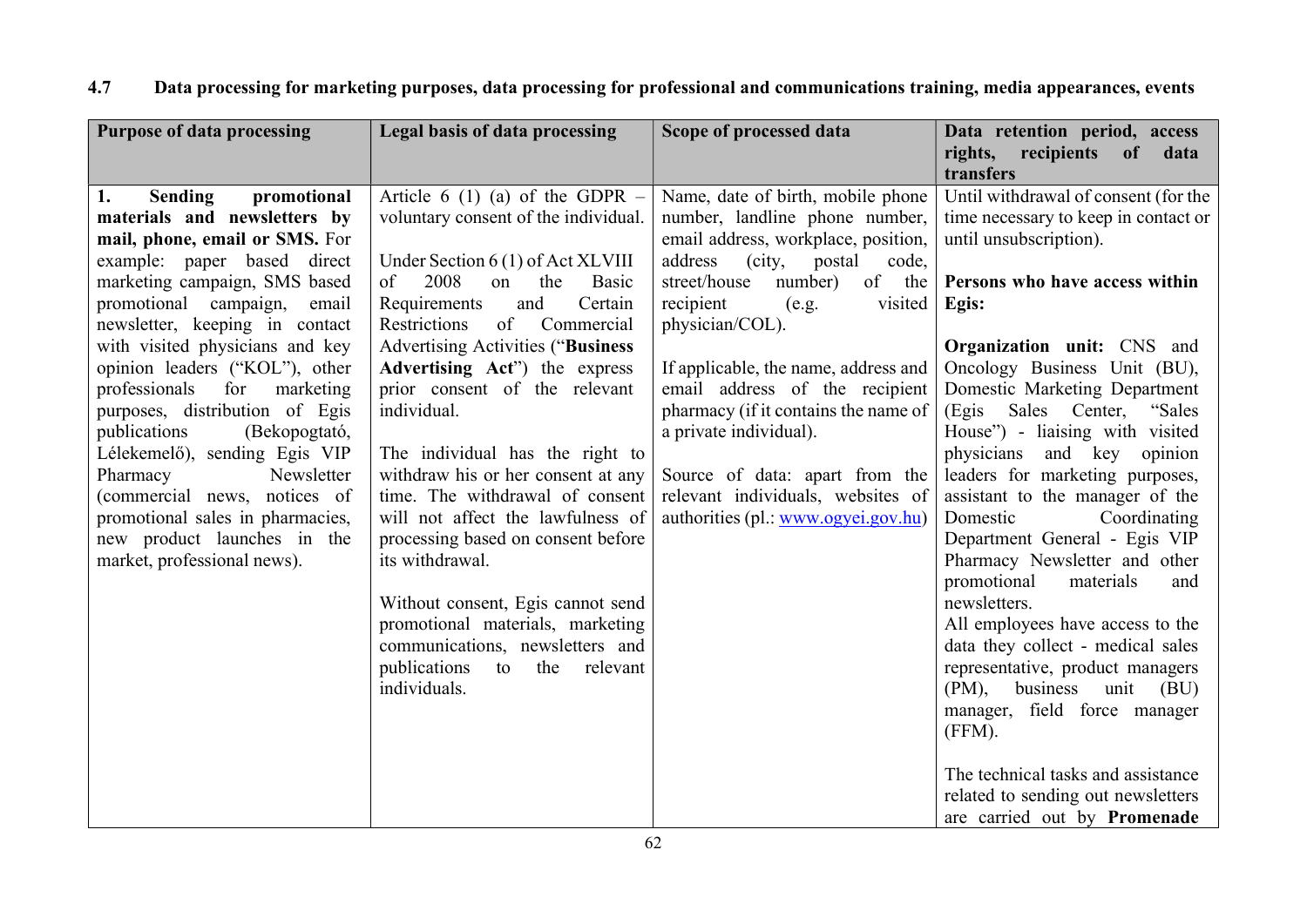| <b>Purpose of data processing</b>                                  | Legal basis of data processing                                                                  | Scope of processed data                                                                                    | Data retention period, access<br>rights, recipients of<br>data<br>transfers                                                                                                                                                                                                                                                                                                                                                                     |
|--------------------------------------------------------------------|-------------------------------------------------------------------------------------------------|------------------------------------------------------------------------------------------------------------|-------------------------------------------------------------------------------------------------------------------------------------------------------------------------------------------------------------------------------------------------------------------------------------------------------------------------------------------------------------------------------------------------------------------------------------------------|
|                                                                    |                                                                                                 |                                                                                                            | Publishing House Kft. (1125<br>Budapest, Tusnádi utca 19.;<br>jager.istvan@promenade.hu) as a<br>data processor.                                                                                                                                                                                                                                                                                                                                |
|                                                                    |                                                                                                 |                                                                                                            | The editing and posting of the<br>address list of VIP Pharmacy<br>newsletter and newsletter contents<br>(commercial news, notices of<br>pharmacy<br>promotions,<br>new<br>product launches in the market,<br>professional news) are carried out<br><b>Masterholding</b><br><b>Trust</b><br>by<br>Befektetési Kft. (1125 Budapest,<br>Tusnádi<br>19:<br>utca<br>magyar.dora@promenade.hu;<br>gyarmati.edina@promenade.hu as<br>a data processor. |
|                                                                    |                                                                                                 |                                                                                                            |                                                                                                                                                                                                                                                                                                                                                                                                                                                 |
| 2. Professional communication                                      | Article 6 (1) (f) of the GDPR $-$                                                               | Name, mobile phone number,                                                                                 | As long as the contact is                                                                                                                                                                                                                                                                                                                                                                                                                       |
| with<br>decision-makers<br>and<br><sub>of</sub>                    | legitimate interest of Egis.                                                                    | landline telephone number, email                                                                           | maintained.                                                                                                                                                                                                                                                                                                                                                                                                                                     |
| decision-promoters<br>authorities (in person, by phone,<br>email). | Legitimate interest: to strengthen<br>professional<br>knowledge,<br>compliance<br>and<br>social | address, workplace, position of the<br>decision-makers<br>and<br>decision<br>promoters of authorities.     | Persons who have access within<br>Egis:                                                                                                                                                                                                                                                                                                                                                                                                         |
|                                                                    | responsibility of Egis.                                                                         | Source of data: apart from the<br>relevant individuals, websites of<br>authorities (pl.: www.ogyei.gov.hu) | <b>Organization unit:</b> CNS and<br>Oncology Business Unit (BU),<br>Domestic Marketing Department<br>General (Sales House).                                                                                                                                                                                                                                                                                                                    |
|                                                                    |                                                                                                 |                                                                                                            | All employees have access to the<br>data they collect - medical sales                                                                                                                                                                                                                                                                                                                                                                           |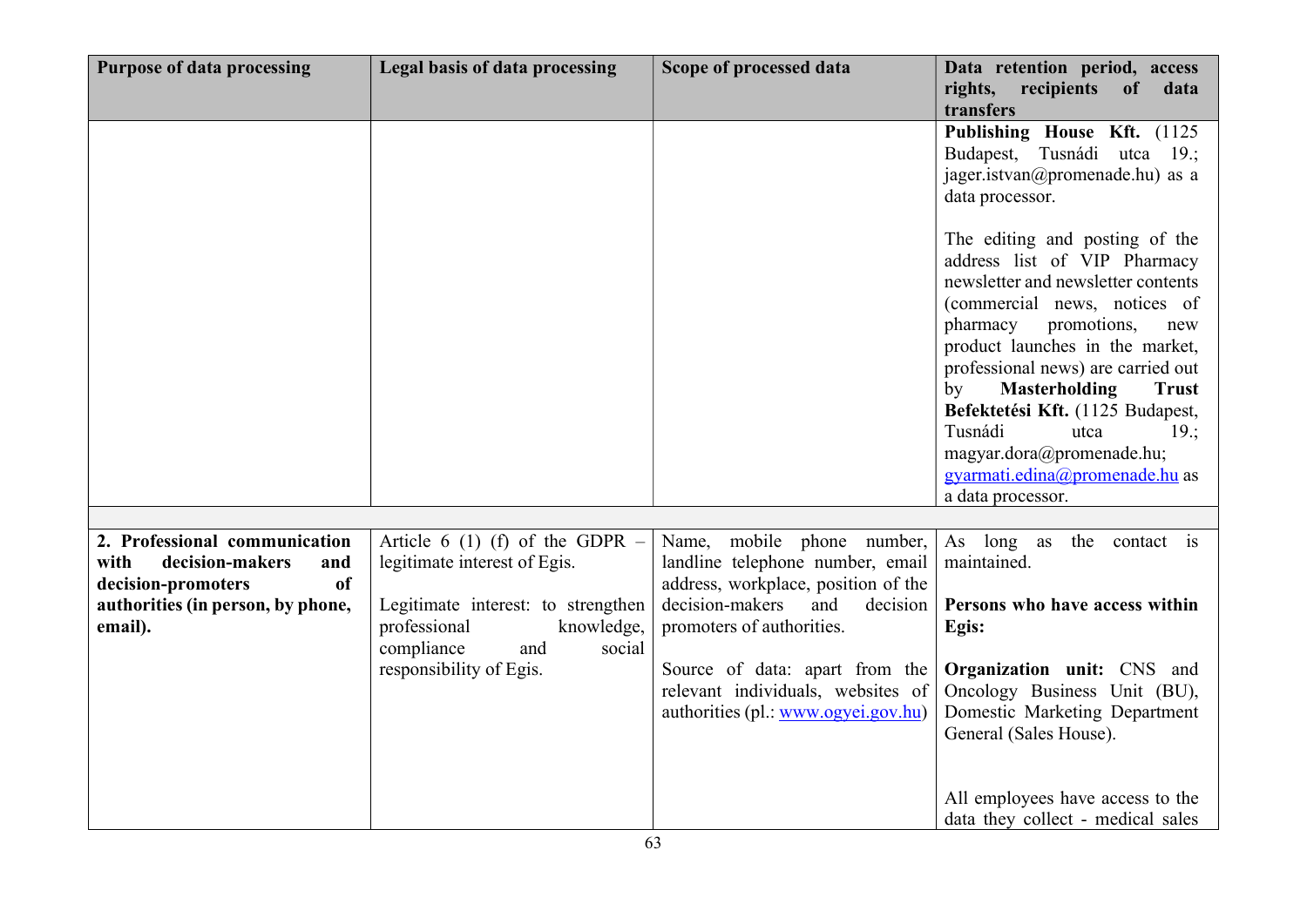| <b>Purpose of data processing</b> | Legal basis of data processing                                                                                                                                                                                                                                                                                                                                                      | Scope of processed data                                                                                                                                                                                                                                          | Data retention period, access<br>rights, recipients<br>of<br>data<br>transfers                                                                                                                                                                                                                                                                                                                                                                                                                                                                                                                                                                                                                                                 |
|-----------------------------------|-------------------------------------------------------------------------------------------------------------------------------------------------------------------------------------------------------------------------------------------------------------------------------------------------------------------------------------------------------------------------------------|------------------------------------------------------------------------------------------------------------------------------------------------------------------------------------------------------------------------------------------------------------------|--------------------------------------------------------------------------------------------------------------------------------------------------------------------------------------------------------------------------------------------------------------------------------------------------------------------------------------------------------------------------------------------------------------------------------------------------------------------------------------------------------------------------------------------------------------------------------------------------------------------------------------------------------------------------------------------------------------------------------|
|                                   |                                                                                                                                                                                                                                                                                                                                                                                     |                                                                                                                                                                                                                                                                  | representative, product managers<br>$(PM)$ ,<br>business unit<br>(BU)<br>manager, field force manager<br>(FFM).                                                                                                                                                                                                                                                                                                                                                                                                                                                                                                                                                                                                                |
|                                   |                                                                                                                                                                                                                                                                                                                                                                                     |                                                                                                                                                                                                                                                                  |                                                                                                                                                                                                                                                                                                                                                                                                                                                                                                                                                                                                                                                                                                                                |
| 3. Providing support for the      | Article $6(1)(a)$ of the GDPR                                                                                                                                                                                                                                                                                                                                                       | Name, stamp number, mother's                                                                                                                                                                                                                                     | Until consent is withdrawn.                                                                                                                                                                                                                                                                                                                                                                                                                                                                                                                                                                                                                                                                                                    |
| scientific training of physicians | of<br>(voluntary<br>consent<br>the                                                                                                                                                                                                                                                                                                                                                  | name upon birth, place and date of                                                                                                                                                                                                                               |                                                                                                                                                                                                                                                                                                                                                                                                                                                                                                                                                                                                                                                                                                                                |
| in order to participate in        | individual).                                                                                                                                                                                                                                                                                                                                                                        | birth, address, telephone number,                                                                                                                                                                                                                                | If consent is not withdrawn, in                                                                                                                                                                                                                                                                                                                                                                                                                                                                                                                                                                                                                                                                                                |
| professional congresses.          | The individual has the right to<br>withdraw his or her consent at any<br>time. The withdrawal of consent<br>will not affect the lawfulness of<br>processing based on consent before<br>its withdrawal.<br>Without consent Egis cannot<br>provide support for the scientific<br><sub>of</sub><br>training<br>physicians<br>and<br>professional<br>participation<br>in<br>congresses. | email address, name and address of<br>workplace,<br>position,<br>education/qualification,<br>language<br>skills,<br>professional<br>corporate<br>membership of the<br>physicians<br>affected by the support, the training<br>centre of which he/she is a member. | respect of the fulfilment of tax<br>liabilities (if any): 5 years from<br>the last day of the calendar year in<br>which the tax or data concerned<br>should have been declared or<br>reported or, in the absence of such<br>declaration or report, the tax<br>should have been paid (Sections<br>78 (3) and 202 (1) of the Taxation<br>Act).<br><b>Accounting documents: 8 years</b><br>$(Sections 168-169)$<br>of<br>the<br>Accounting Act).<br>Organization unit: CNS and<br>Oncology Business Unit (BU),<br>and Department<br>of Health<br>Relations (National Institute of<br>Pharmacy and Nutrition (OGYÉI)<br>making<br>for<br>reports<br>and<br>congressional registration).<br>Persons who have access within<br>Egis: |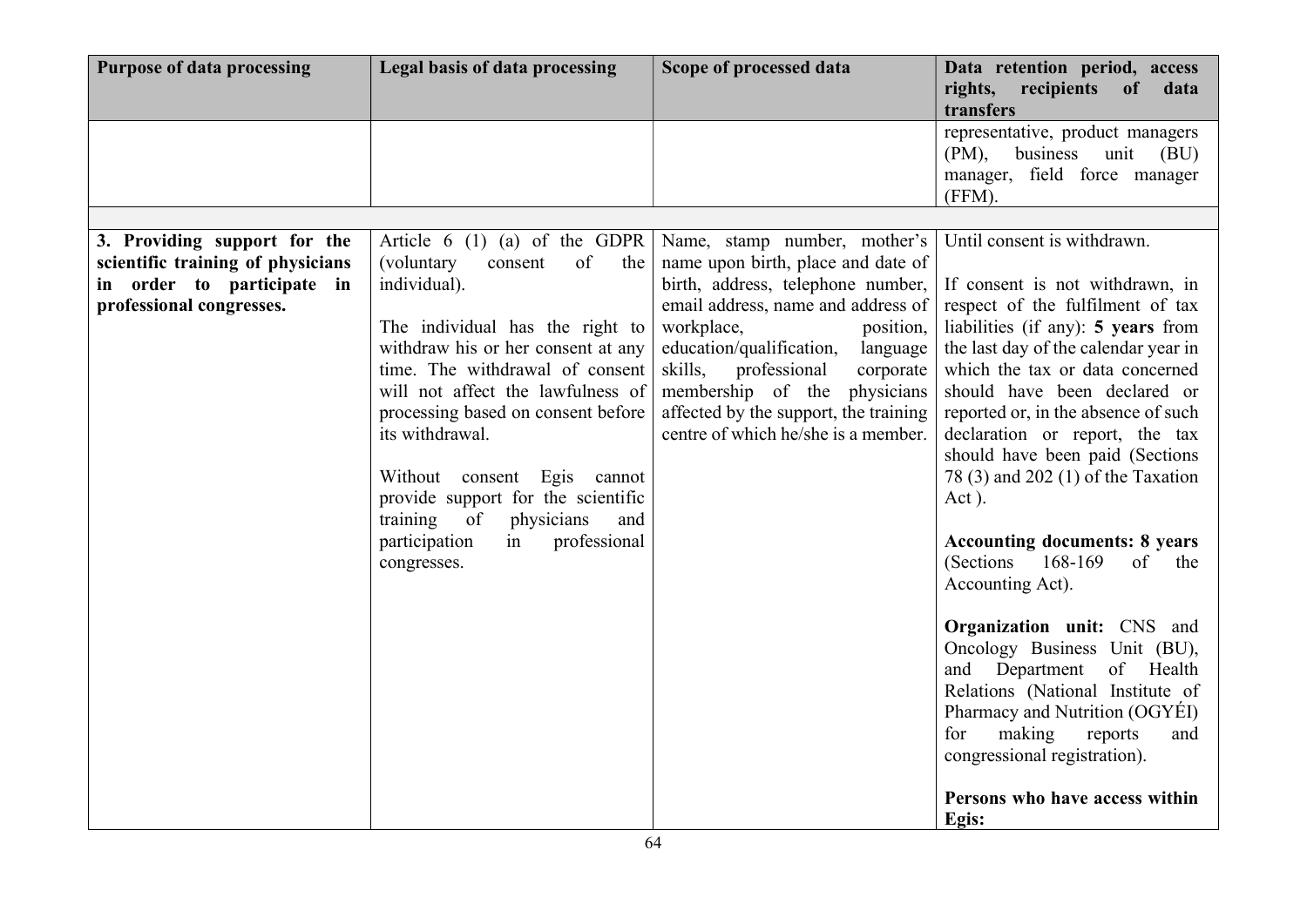| <b>Purpose of data processing</b>                                                                                                                                                                                               | Legal basis of data processing                                                                                                                                                                                                                                                                                                                 | Scope of processed data                                                                                                                                                                                                                         | Data retention period, access<br>rights, recipients of<br>data<br>transfers                                                                                                                                                                                                                                                                                                                                                                                                                |
|---------------------------------------------------------------------------------------------------------------------------------------------------------------------------------------------------------------------------------|------------------------------------------------------------------------------------------------------------------------------------------------------------------------------------------------------------------------------------------------------------------------------------------------------------------------------------------------|-------------------------------------------------------------------------------------------------------------------------------------------------------------------------------------------------------------------------------------------------|--------------------------------------------------------------------------------------------------------------------------------------------------------------------------------------------------------------------------------------------------------------------------------------------------------------------------------------------------------------------------------------------------------------------------------------------------------------------------------------------|
|                                                                                                                                                                                                                                 |                                                                                                                                                                                                                                                                                                                                                |                                                                                                                                                                                                                                                 | Competent<br>medical<br>sales<br>representative, regional manager<br>(TV), Business Unit<br>(BU)<br>manager, field force manager<br>(FFM), assistant.                                                                                                                                                                                                                                                                                                                                      |
|                                                                                                                                                                                                                                 |                                                                                                                                                                                                                                                                                                                                                |                                                                                                                                                                                                                                                 | Egis transfers the data to the<br>organizers of congresses so that<br>the organizers of congresses can<br>ensure the attendance of the<br>individuals<br>relevant<br>the<br>in<br>Individuals will be<br>congress.<br>informed in advance of the<br>identity and contact details of the<br>organizer.                                                                                                                                                                                      |
| 4. Managing speaker, article<br>writing and Advisory Board<br>agreements<br>with<br>private<br>entrepreneurs.<br>The SAP system that keeps a<br>registry of agreements is operated<br>by companies that are data<br>processors. | Article $6(1)$ (b) of the GDPR (for<br>the performance of the agreement<br>entered into directly with the<br>relevant individual). Processing is<br>necessary for the performance of a<br>contract to which the data subject is<br>party or in order to take steps at the<br>request of the data subject prior to<br>entering into a contract. | Telephone number, email address<br>of private entrepreneurs<br>with<br>article writing<br>speaker,<br>and<br>Advisory Board agreements and<br>other details included in speaker<br>agreements (such as professional<br>area of the individual). | 5 years from the termination of<br>the<br>contractual<br>relationship<br>(Section $6:22$ (1) of the Civil<br>Code).<br>In respect of the fulfilment of<br>tax liabilities: 5 years from the<br>last day of the calendar year in<br>which the tax concerned should<br>have been declared or reported or,<br>in the absence of such declaration<br>or report, the tax should have been<br>paid (Sections 78 (3) and 202 (1)<br>of the Taxation Act).<br><b>Accounting documents: 8 years</b> |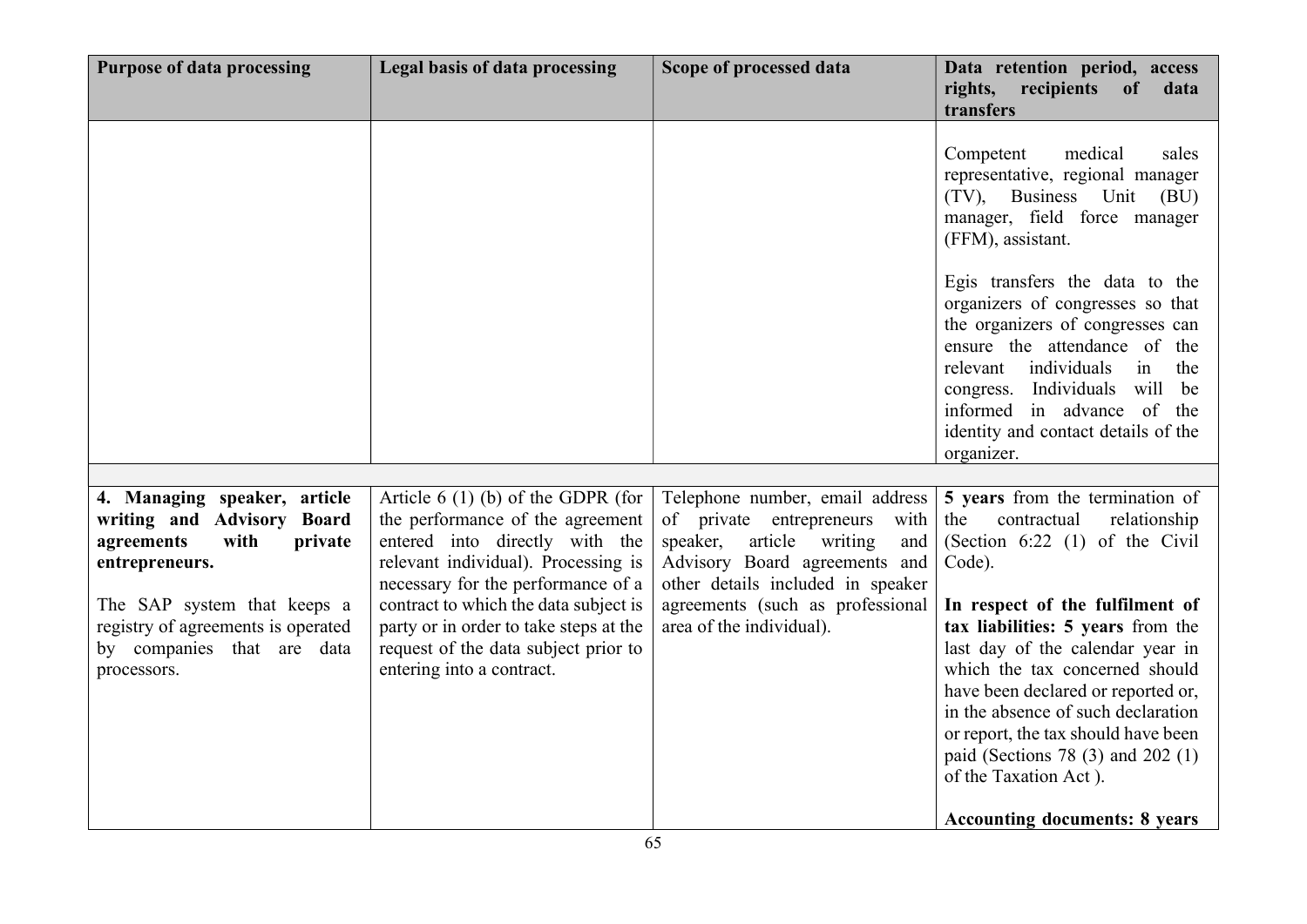| <b>Purpose of data processing</b> | Legal basis of data processing | Scope of processed data | Data retention period, access<br>rights, recipients of<br>data<br>transfers                                                                                                                                          |
|-----------------------------------|--------------------------------|-------------------------|----------------------------------------------------------------------------------------------------------------------------------------------------------------------------------------------------------------------|
|                                   |                                |                         | 168-169<br>of<br>(Sections)<br>the<br>Accounting Act).                                                                                                                                                               |
|                                   |                                |                         | Persons who have access within<br>Egis:                                                                                                                                                                              |
|                                   |                                |                         | CNS and Oncology Business Unit<br>(BU), and Department of Health<br>Relations, PM, Business Unit<br>(BU) manager, assistant, Sales<br>House, Facility Management<br>Department (LGO) (having access<br>to invoices). |
|                                   |                                |                         | Data processors:                                                                                                                                                                                                     |
|                                   |                                |                         | Kft.<br><b>SAP</b><br><b>Hungary</b><br>(1031)<br>Budapest,<br>Záhonyi<br>u.<br>7:<br>ralph.van.uden $(a)$ sap.com)                                                                                                  |
|                                   |                                |                         | EasyCon Tanácsadó Kft. (1138)<br>Budapest, Váci út 135-139.<br>Building C; info@easycon.hu)                                                                                                                          |
|                                   |                                |                         | DXC Technology Enterprice<br>Services Kft. (1114 Budapest,<br>Bartók Béla út 43-47.)                                                                                                                                 |
|                                   |                                |                         | Itelligence Hungary Informatikai<br>Kft. (1117 Budapest, Neumann<br>János u. 1. Infopark, Building A;<br>$info(\omega)$ itelligence.hu).                                                                             |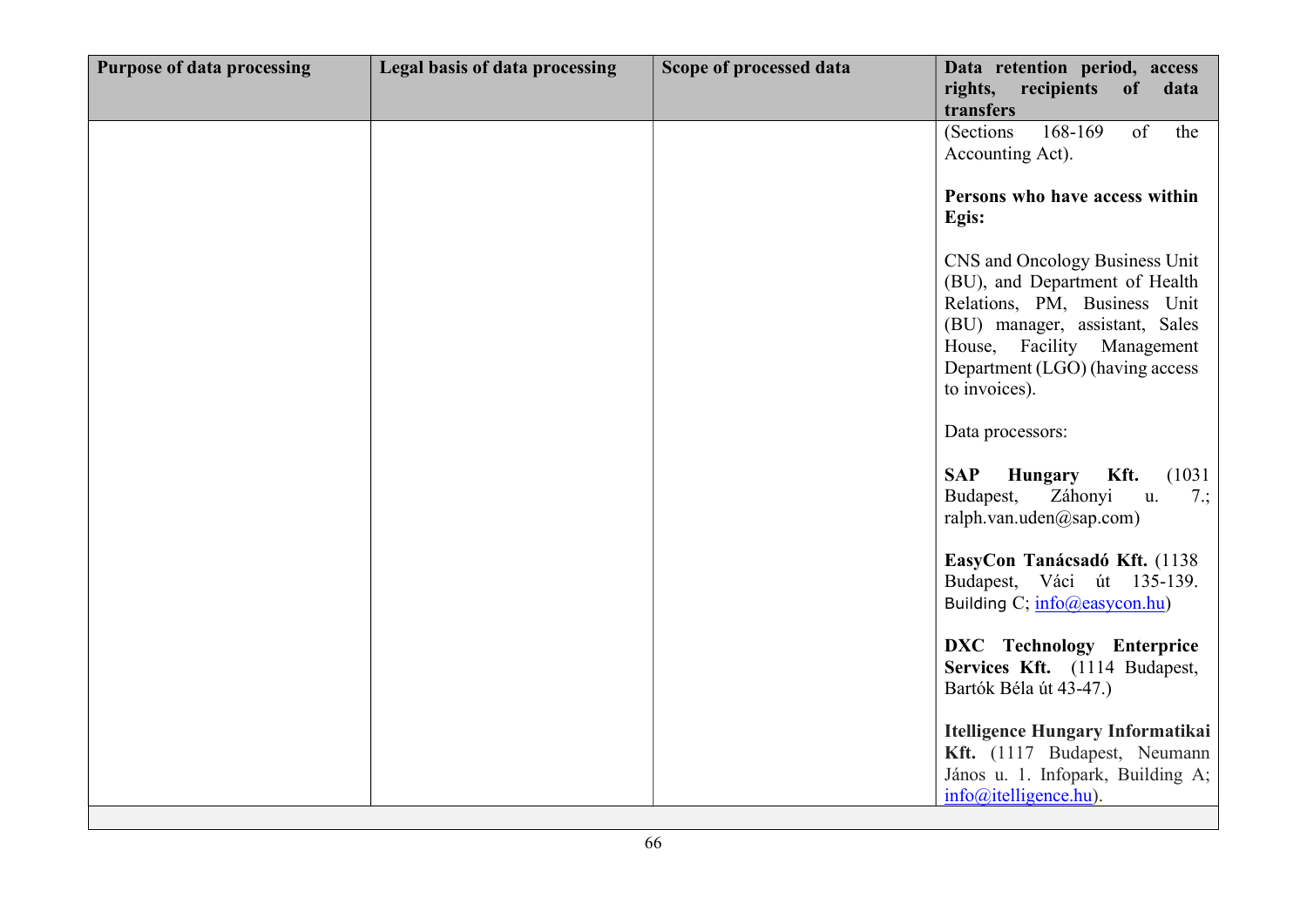| <b>Purpose of data processing</b>                                                                                                                                                                                                                                                                                                                                                                           | Legal basis of data processing                                                                                                                                                                                                                                                                                      | Scope of processed data                                                                                                                                                                                                                        | Data retention period, access<br>rights, recipients<br>of<br>data<br>transfers                                                                                                                                                                                                                                                                                                       |
|-------------------------------------------------------------------------------------------------------------------------------------------------------------------------------------------------------------------------------------------------------------------------------------------------------------------------------------------------------------------------------------------------------------|---------------------------------------------------------------------------------------------------------------------------------------------------------------------------------------------------------------------------------------------------------------------------------------------------------------------|------------------------------------------------------------------------------------------------------------------------------------------------------------------------------------------------------------------------------------------------|--------------------------------------------------------------------------------------------------------------------------------------------------------------------------------------------------------------------------------------------------------------------------------------------------------------------------------------------------------------------------------------|
| 5. Giving notice of events to the<br><b>National Institute of Pharmacy</b><br>and Nutrition (OGYÉI) - for<br>compliance<br>with<br>the<br>requirements<br>transparency<br>imposed by law.<br>For example: Egis organized<br>event, CNS (Central Nervous<br>System) club, hospital meeting<br>(an event held in a hospital for<br>physicians), roundtable (event<br>at an external venue for<br>physicians). | The obligation to give notice of<br>events under Section 14 (10)-(13) of<br>Act XCVIII of 2006 on the General<br>Provisions Relating to the Reliable<br>and Economically Feasible Supply<br>of Medicinal Products and Medical<br>Aids and on the Distribution of<br>Medicinal Products ("Medicines<br>Thrift Act"). | Name of the participant (healthcare<br>professionals, physicians) of the<br>event and the amount of support.                                                                                                                                   | The data of participants shall be<br>processed for 1 year from the<br>implementation of the event<br>(Section 16 $(2)$ f) of the Medicines<br>Thrift Act).<br>Persons who have access within<br>Egis:<br>CNS and Oncology Business Unit<br>(BU), and Department of Health<br>Relations,<br>medical<br>sales<br>representatives, regional manager<br>(TV), field force manager (FFM), |
|                                                                                                                                                                                                                                                                                                                                                                                                             |                                                                                                                                                                                                                                                                                                                     |                                                                                                                                                                                                                                                | Business Unit (BU) manager,<br>assistant.<br>The data (preliminary report) are<br>uploaded to the website of the<br>National Institute of Pharmacy<br>and Nutrition (OGYÉI)<br>at<br>www.ogyei.gov.hu.                                                                                                                                                                               |
| 6. Verifying attendance of the<br>event in order<br>to<br>meet<br>requirements<br>transparency<br>imposed by law.<br>verifying<br>For<br>example:<br>attendance of Egis' own event,<br>CNS club, hospital meeting,                                                                                                                                                                                          | The obligation to give notice of<br>events under Section 14 (10)-(13) of<br>the Medicines Thrift Act.                                                                                                                                                                                                               | Name, stamp number, workplace of<br>the persons participating in the<br>event (HCPs, physicians), the name<br>of the event, the amount of the<br>supports granted in connection with<br>the event and the name of the<br>sponsor of the event. | The data of participants shall be<br>processed for 1 year from the<br>implementation of the event (in<br>compliance with the disclosure<br>obligation on the website of a<br>government<br>body<br>for<br>pharmaceuticals under Section 16<br>(2) f) of the Medicines Thrift Act).                                                                                                   |
| roundtable talks                                                                                                                                                                                                                                                                                                                                                                                            |                                                                                                                                                                                                                                                                                                                     |                                                                                                                                                                                                                                                | Persons who have access within                                                                                                                                                                                                                                                                                                                                                       |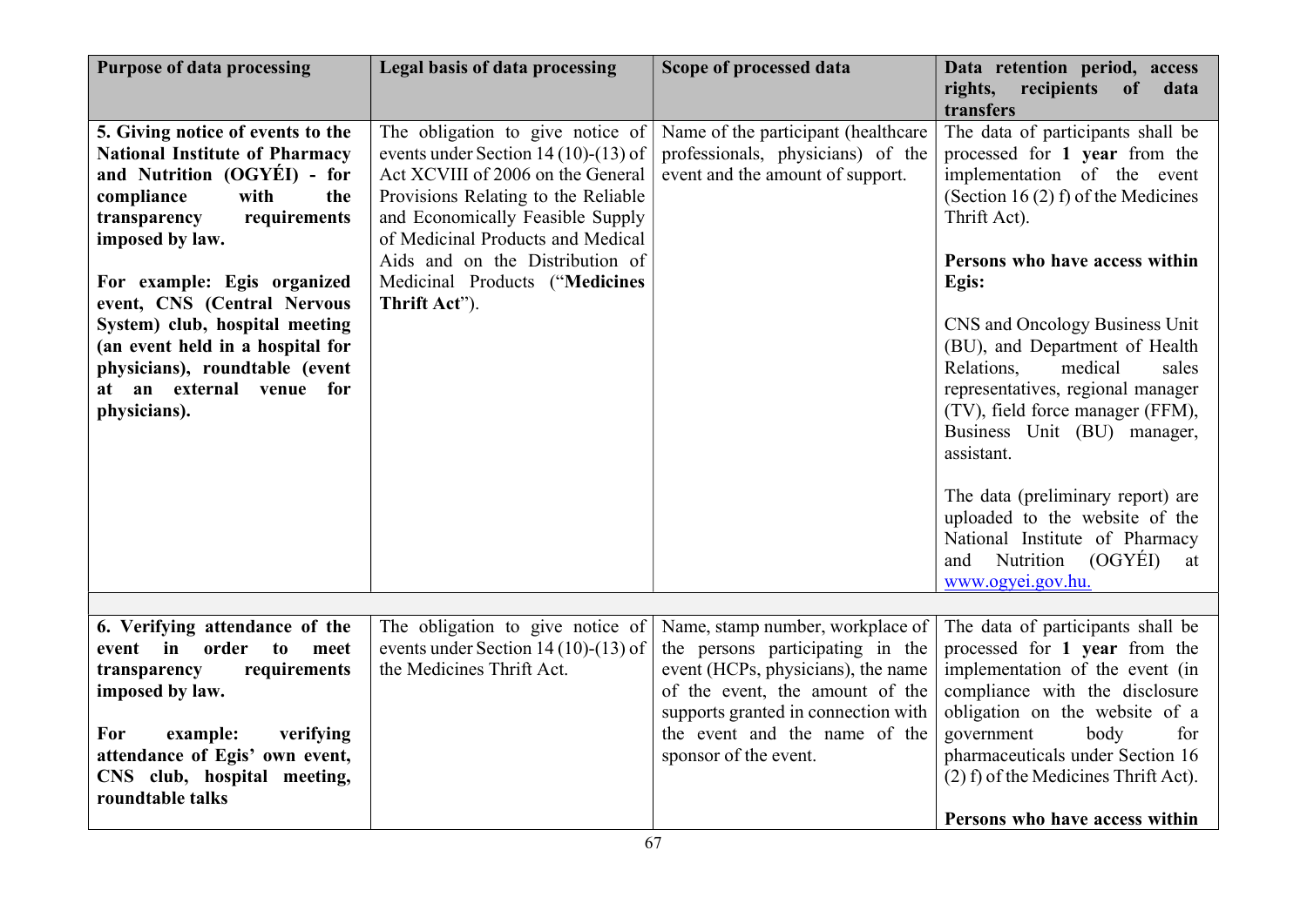| <b>Purpose of data processing</b>                                                                    | Legal basis of data processing                                                                                                                                                                                                                                                                                                                                                                | Scope of processed data                                                                                                                                                                                                                     | Data retention period, access<br>rights, recipients<br>of<br>data                                                                                                                                                                                                                                                                                                                                                |
|------------------------------------------------------------------------------------------------------|-----------------------------------------------------------------------------------------------------------------------------------------------------------------------------------------------------------------------------------------------------------------------------------------------------------------------------------------------------------------------------------------------|---------------------------------------------------------------------------------------------------------------------------------------------------------------------------------------------------------------------------------------------|------------------------------------------------------------------------------------------------------------------------------------------------------------------------------------------------------------------------------------------------------------------------------------------------------------------------------------------------------------------------------------------------------------------|
|                                                                                                      |                                                                                                                                                                                                                                                                                                                                                                                               |                                                                                                                                                                                                                                             | transfers<br><b>CNS</b><br>Egis:<br>and<br>Oncology<br>Unit<br><b>Business</b><br>(BU),<br>and<br>Department of Health Relations,<br><b>Facility Management Department</b><br>(invoicing).<br>Egis transfers the data to OGYEI.                                                                                                                                                                                  |
| 7. Registration on a professional<br>website<br>(www.szakmai.nyugodtlelekkel.<br>hu)                 | Article 6 (1) (a) of the GDPR<br>of<br>(voluntary<br>consent<br>the<br>individual).<br>The individual has the right to<br>withdraw his or her consent at any<br>time. The withdrawal of consent<br>will not affect the lawfulness of<br>processing based on consent before<br>its withdrawal.<br>Without consent Egis cannot<br>register relevant individuals on the<br>professional website. | Name, stamp number or registration<br>number, email address of the person<br>registering on the professional<br>website.                                                                                                                    | Until the relevant individual<br>unsubscribes from the website<br>(withdrawal of consent).<br>Egis does not take possession of<br>any personal data, Egis does not<br>carry out any<br>operation<br>affecting personal data.<br>Data are collected and the website<br>is developed by Square Lime<br>Solutions Kft. (1037 Budapest,<br>Mátyáshegyi<br>köz<br>9:<br>office@squarelime.hu) as a data<br>processor. |
| 8.<br>Keeping<br>records<br>of<br>stakeholders<br>stakeholder<br>$\overline{\phantom{m}}$<br>mapping | Article 6 (1) (f) of the GDPR $-$<br>legitimate interest of Egis.<br>Legitimate interest: in the case of<br>market launches of new products<br>and in other cases where authorities<br>have to be contacted, mapping<br>stakeholders and keeping records of<br>the contact derails in order to                                                                                                | Stakeholder - name,<br>position,<br>landline or mobile<br>telephone<br>number, email address of the points<br>of<br>contact<br>authorities<br>at<br>("stakeholder").<br>Source of data: from public<br>business<br>websites<br>and<br>cards | For the time necessary to keep in<br>contact (while the relevant person<br>holds the relevant position during<br>the existence of the contact).<br>Persons who have access within<br><b>CNS</b><br>Egis:<br>and<br>Oncology<br>Business Unit (BU), Domestic<br>Marketing Department General,                                                                                                                     |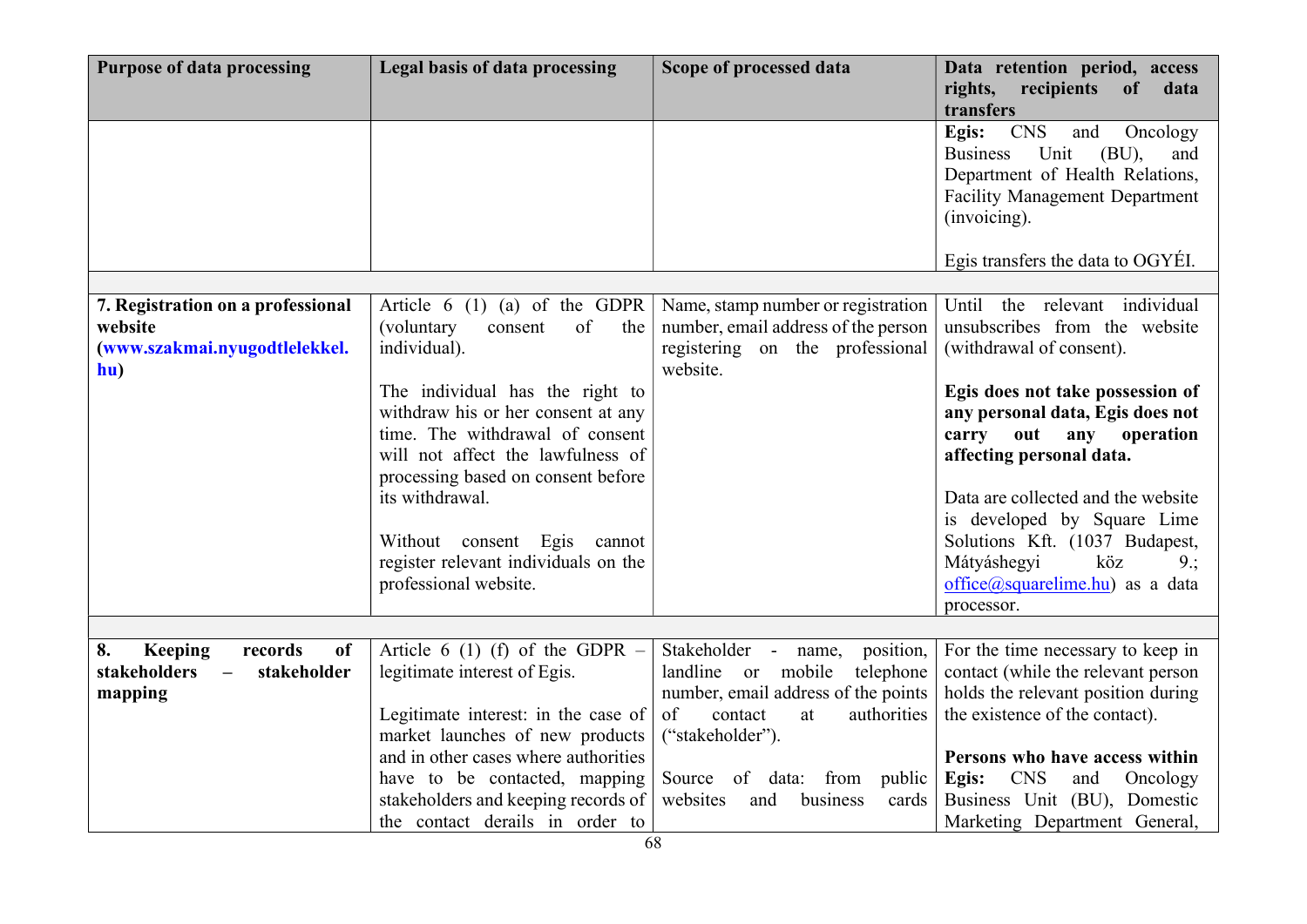| <b>Purpose of data processing</b>                                                                                                                                                                                                                                                                            | Legal basis of data processing                                                                                                                                                                                                                                                                                                                                                                                          | Scope of processed data                                                                                                                                                                                                                                                                                        | Data retention period, access<br>rights, recipients<br>of<br>data<br>transfers                                                                                                                                                                                                                                                                                                                                                                            |
|--------------------------------------------------------------------------------------------------------------------------------------------------------------------------------------------------------------------------------------------------------------------------------------------------------------|-------------------------------------------------------------------------------------------------------------------------------------------------------------------------------------------------------------------------------------------------------------------------------------------------------------------------------------------------------------------------------------------------------------------------|----------------------------------------------------------------------------------------------------------------------------------------------------------------------------------------------------------------------------------------------------------------------------------------------------------------|-----------------------------------------------------------------------------------------------------------------------------------------------------------------------------------------------------------------------------------------------------------------------------------------------------------------------------------------------------------------------------------------------------------------------------------------------------------|
|                                                                                                                                                                                                                                                                                                              | comply with legal requirements<br>concerning product launches as<br>soon as possible.                                                                                                                                                                                                                                                                                                                                   | received by the employees of Egis<br>during business contacts.                                                                                                                                                                                                                                                 | PM, Business Unit (BU) manager,<br>market<br>access<br>manager,<br>international marketing manager.                                                                                                                                                                                                                                                                                                                                                       |
| 9. Recommending centres and<br>investigators for clinical trials to<br>the Egis Medical Directorate.                                                                                                                                                                                                         | Article 6 (1) (f) of the GDPR $-$<br>legitimate interest of Egis.<br>Legitimate interest: it is the<br>legitimate interest of Egis that the<br>clinical trials necessary for the<br>marketing authorisation of any new<br>medicinal product should<br>be<br>conducted by relevant professionals<br>in the relevant areas.                                                                                               | landline and<br>position,<br>Name,<br>mobile telephone number, email<br>address of investigators affected by<br>recommendations.<br>Source of data: market knowledge<br>of Egis, knowledge of the public<br>professional<br>track-records<br>of<br>reputable professionals recognised<br>in the relevant area. | As long as necessary to select<br>trial<br>clinical<br>centres<br>and<br>physicians and to get in contact.<br>Persons who have access within<br><b>CNS</b><br>Egis:<br>and<br>Oncology<br>Business Unit (BU), Domestic<br>Marketing Department General,<br>Business Unit (BU) Manager, PM,<br>Medical<br>Science Directorate,<br>Domestic Marketing Department<br>General (selection of clinical trial<br>centres and physicians, getting in<br>contact). |
| 10. In the case of products<br>biological<br>containing<br>active<br>substances (biosimilar - i.e.<br>replicas of medicinal products<br>containing authorized biological<br>active substances), delivering<br>educational materials to the<br>patient's medical specialist and<br>its verification to OGYÉI. | Requirement of the European<br>Medicines Agency:<br>in the case of Remsima, a bio-<br>similar<br>product:<br>EMA/CHMP/589317/2013 Public<br>(EPAR)<br>Assessment<br>Report<br>http://www.ema.europa.eu/docs/en<br>GB/document library/EPAR -<br>Public assessment report/human/<br>002576/WC500151486.pdf<br>Egis is required to develop an<br>educational<br>program<br>for<br>a<br>biosimilar product called Remisma, | Name, signature of the specialist<br>physician treating the patient (to<br>whom the educational materials are<br>handed over) and the name of<br>his/her workplace.                                                                                                                                            | Egis shall keep a sample or<br>electronic draft of the commercial<br>communication<br>and<br>documentation specifying<br>the<br>original size or extent of the<br>communication depending on its<br>type, its target group, the method<br>of distribution and the date of<br>commencement of distribution for<br>5 years (Section 11 (2) of Decree<br>No 3/2009 (II. 25.) of the Minister<br>of Healthcare).<br>Otherwise the data needs to be            |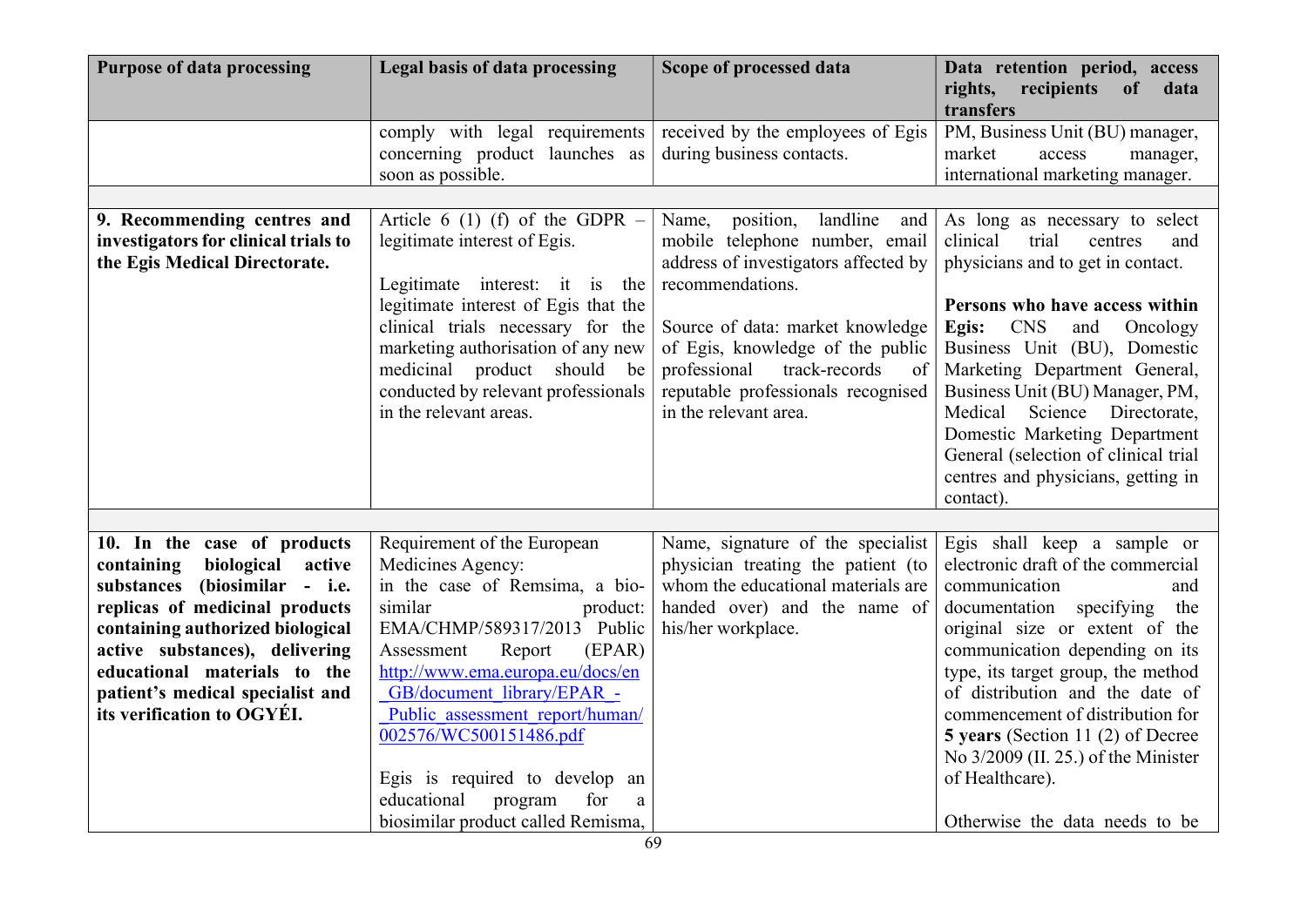| <b>Purpose of data processing</b>                                   | Legal basis of data processing                                                                                                                  | Scope of processed data                                    | Data retention period, access<br>rights,<br>recipients<br>$\bf{of}$<br>data<br>transfers       |
|---------------------------------------------------------------------|-------------------------------------------------------------------------------------------------------------------------------------------------|------------------------------------------------------------|------------------------------------------------------------------------------------------------|
|                                                                     | so that physicians who prescribe<br>these products to their patients are<br>aware of the associated risks and                                   |                                                            | retained until the delivery is<br>verified to OGYEI.                                           |
|                                                                     | reactions,<br>including<br>adverse<br>without limitation infections e.g.<br>the risk of tuberculosis (TB), the<br>risk of certain reactions and |                                                            | Persons who have access within<br><b>CNS</b><br>Oncology<br>Egis:<br>and<br>Business Unit (BU) |
|                                                                     | complications (e.g. hypersensitivity<br>reaction, lymphoma)<br>and<br>the<br>increased risks to the health of<br>children.                      |                                                            | Egis transfers the data to the<br>National Institute of Pharmacy<br>and Nutrition (OGYÉI).     |
|                                                                     |                                                                                                                                                 |                                                            |                                                                                                |
| 11. Registration of professionals                                   | Article $6(1)(a)$ of the GDPR                                                                                                                   | first<br>Surname,<br>email<br>name,                        | Until withdrawal of consent which                                                              |
| registered<br>(physicians)<br>on                                    | of<br>(voluntary<br>consent<br>the                                                                                                              | address, occupation<br>(healthcare)                        | does<br>relevant<br>individual<br>the                                                          |
| www.egismed.hu<br>and                                               | individual).                                                                                                                                    | professional,<br>physician,                                | primarily by<br>deleting<br>his/her                                                            |
| identification of their usage                                       |                                                                                                                                                 | pharmacist),<br>stamp                                      | registration.                                                                                  |
| rights.                                                             | The individual has the right to                                                                                                                 | number/registration number, area                           |                                                                                                |
|                                                                     | withdraw his or her consent at any                                                                                                              | of<br>specialization<br>(optional),                        | The law requires that Accredited                                                               |
| On the basis of the user rights,                                    | time. The withdrawal of consent                                                                                                                 | gender, user name, password.                               | Continuing Education Tests be kept.                                                            |
| Egis can forward professional                                       | will not affect the lawfulness of                                                                                                               | relation                                                   | Underlying law: Section $14$ (5) of                                                            |
| materials through the website and<br>the completion<br>enable<br>of | processing based on consent before<br>its withdrawal.                                                                                           | Accredited<br>In<br>to<br>Continuing Education Tests: fact | Decree $63/2011$ (XI. 29.) of the<br>Minister of National Resources and                        |
| Accredited Continuing Education                                     |                                                                                                                                                 | of<br>successful<br>examination,                           | Section 10 $(5)$ of Decree $64/2011$                                                           |
| (medical)<br>education<br>tests                                     | Without consent, registration will                                                                                                              | continuing education score.                                | (XI. 29.) of the Minister of National                                                          |
| organization and support of                                         | not be possible and Egis cannot                                                                                                                 |                                                            | Resources.<br>Accordingly,<br>the                                                              |
| online<br>medical<br>(continuing)                                   | forward professional materials                                                                                                                  |                                                            | documents serving as the basis for                                                             |
| training). The detailed terms and                                   | through the website and cannot                                                                                                                  |                                                            | determining the score are to be                                                                |
| conditions of data processing can                                   | allow<br>completing<br>Accredited                                                                                                               |                                                            | retained by the organizer/provider of                                                          |
| be found in the Privacy Notice at                                   | Training Tests on the website.                                                                                                                  |                                                            | training for a period of 10 years from                                                         |
| www.egismed.hu.                                                     |                                                                                                                                                 |                                                            | the determination of the score.                                                                |
|                                                                     | Legal basis for the organization of                                                                                                             |                                                            |                                                                                                |
|                                                                     | on-line<br>further<br>training<br>of                                                                                                            |                                                            | Persons who have access within                                                                 |
|                                                                     | physicians: Section 6 (1) and                                                                                                                   |                                                            | Egis:                                                                                          |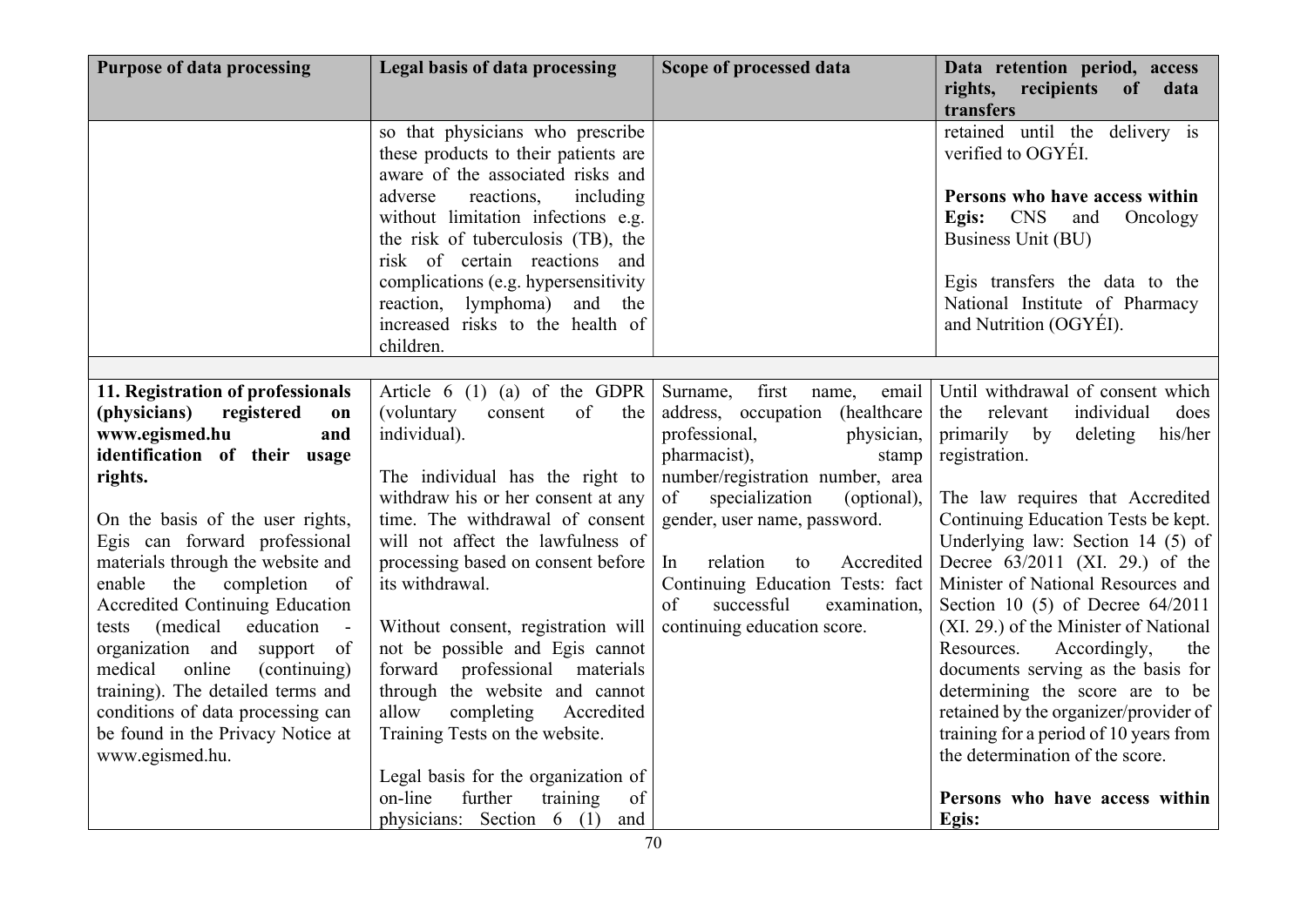| <b>Purpose of data processing</b> | Legal basis of data processing                                                                                                                                                                                                                                                                                                                                                                | Scope of processed data | Data retention period, access<br>rights, recipients<br>of<br>data<br>transfers                                                                                                                                                                                                                                                                                                                                                                                                                                                                                                  |
|-----------------------------------|-----------------------------------------------------------------------------------------------------------------------------------------------------------------------------------------------------------------------------------------------------------------------------------------------------------------------------------------------------------------------------------------------|-------------------------|---------------------------------------------------------------------------------------------------------------------------------------------------------------------------------------------------------------------------------------------------------------------------------------------------------------------------------------------------------------------------------------------------------------------------------------------------------------------------------------------------------------------------------------------------------------------------------|
|                                   | Section $7(1)$ of Decree $63/2011$<br>(XI. 29.) of the Minister of National<br>Resources on the rules of further<br>training of healthcare professionals<br>and Section 4 (1) (a) and 5 (1) of<br>Decree $64/2011$ (XI. 29.) of the<br>Minister of National Resources on<br>continuing education of the persons<br>with degrees of tertiary education in<br>healthcare in the relevant field. |                         | Domestic Marketing Department<br>General<br>Product<br>Manager<br>(PM)<br>and<br><b>Promotional Manager</b><br>The technical tasks and assistance<br>related to registrations are carried<br>out by Promenade Publishing<br>House Kft.<br>(1125 Budapest,<br>Tusnádi<br>utca<br>$19$ .;<br>jager.istvan@promenade.hu) as a<br>data processor.<br>Egis will send a notice of the<br>successful passing of the exam taken<br>on the website by transferring the<br>following data to www.oftex.hu<br>/www.gyoftex.hu:<br>name,<br>registration number, further training<br>score. |
|                                   |                                                                                                                                                                                                                                                                                                                                                                                               |                         | Oftex.hu is a portal for the<br>continuous education of physicians<br>and gyoftex.hu is a portal for the<br>of<br>continuing<br>education<br>pharmacists. Through this portal,<br>medical universities supervising the<br>continuing education record the<br>continuing education scores the<br>participants have acquired and then<br>issue a certificate of completion for                                                                                                                                                                                                    |